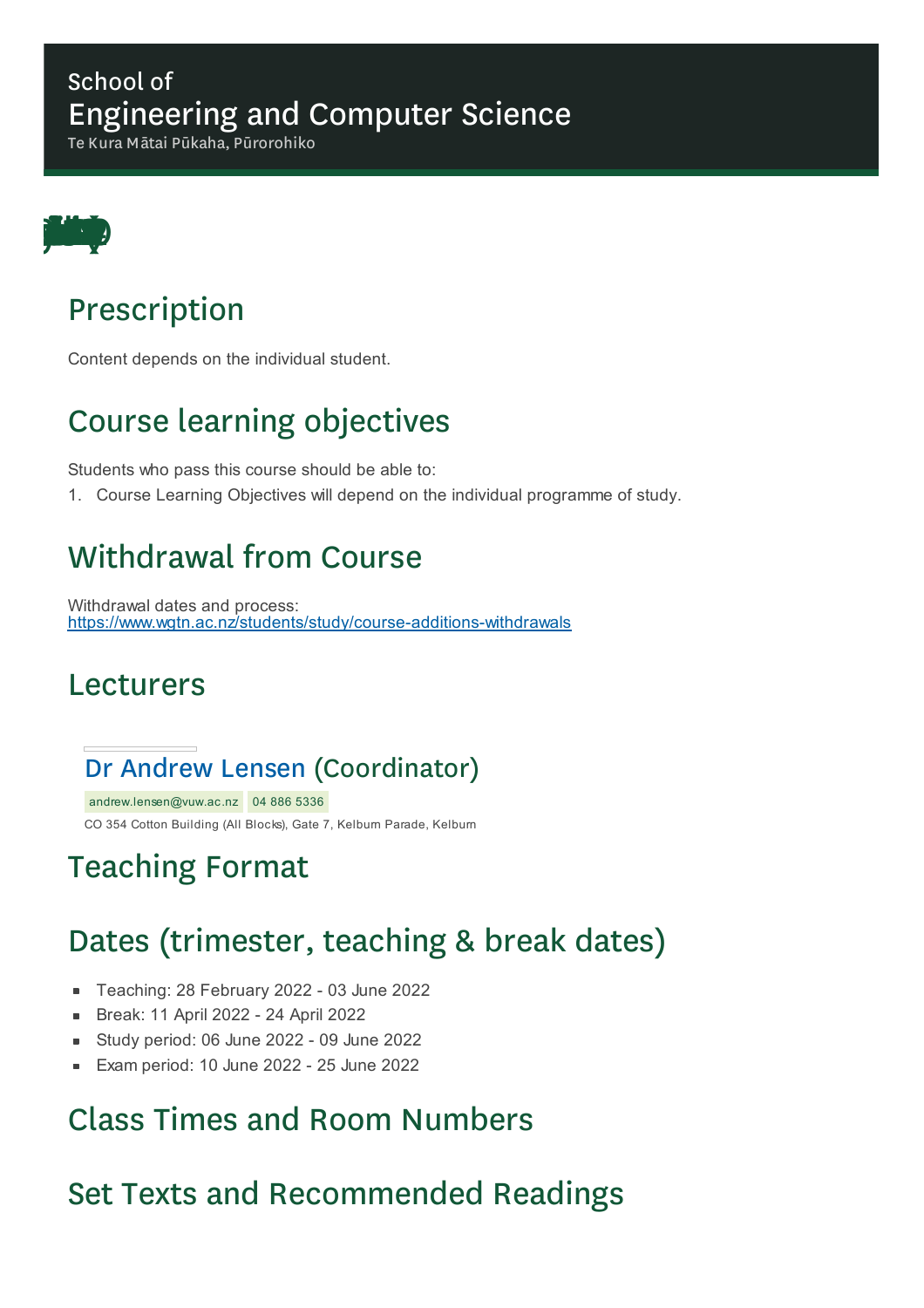#### Required

There are no required texts for this offering.

# Mandatory Course Requirements

There are no mandatory course requirements for this course.

*If you believe that exceptional circumstances may prevent you from meeting the mandatory course requirements, contact the Course Coordinator for advice as soon as possible.*

## Assessment

The assessment for this course will be as agreed between the student and their supervisor.

| <b>Assessment Item</b> | Due Date or Test Date | CLO(s) | Percentage |
|------------------------|-----------------------|--------|------------|
|------------------------|-----------------------|--------|------------|

# **Workload**

The student workload for this course is 150 hours.

# Teaching Plan

# Communication of Additional Information

Please refer to https://ecs.wgtn.ac.nz/Courses/COMP440\_2022T1/ for information on all T1 Directed Individual Study offerings.

# Links to General Course Information

- Academic Integrity and Plagiarism: https://www.wgtn.ac.nz/students/study/exams/integrity-plagiarism
- Academic Progress: https://www.wgtn.ac.nz/students/study/progress/academic-progess (including  $\blacksquare$ restrictions and non-engagement)
- Dates and deadlines: https://www.wgtn.ac.nz/students/study/dates Ė
- Grades: https://www.wgtn.ac.nz/students/study/progress/grades
- Special passes: Refer to the Assessment Handbook, at ×. https://www.wgtn.ac.nz/documents/policy/staff-policy/assessment-handbook.pdf
- Statutes and policies, e.g. Student Conduct Statute: × https://www.wgtn.ac.nz/about/governance/strategy
- Student support: https://www.wgtn.ac.nz/students/support
- Students with disabilities: https://www.wgtn.ac.nz/st\_services/disability/ ٠
- Student Charter: https://www.wgtn.ac.nz/learning-teaching/learning-partnerships/student-charter  $\blacksquare$
- Terms and Conditions: https://www.wgtn.ac.nz/study/apply-enrol/terms-conditions/student-contract
- Turnitin: http://www.cad.vuw.ac.nz/wiki/index.php/Turnitin  $\blacksquare$
- University structure: https://www.wgtn.ac.nz/about/governance/structure É
- VUWSA: http://www.vuwsa.org.nzÉ